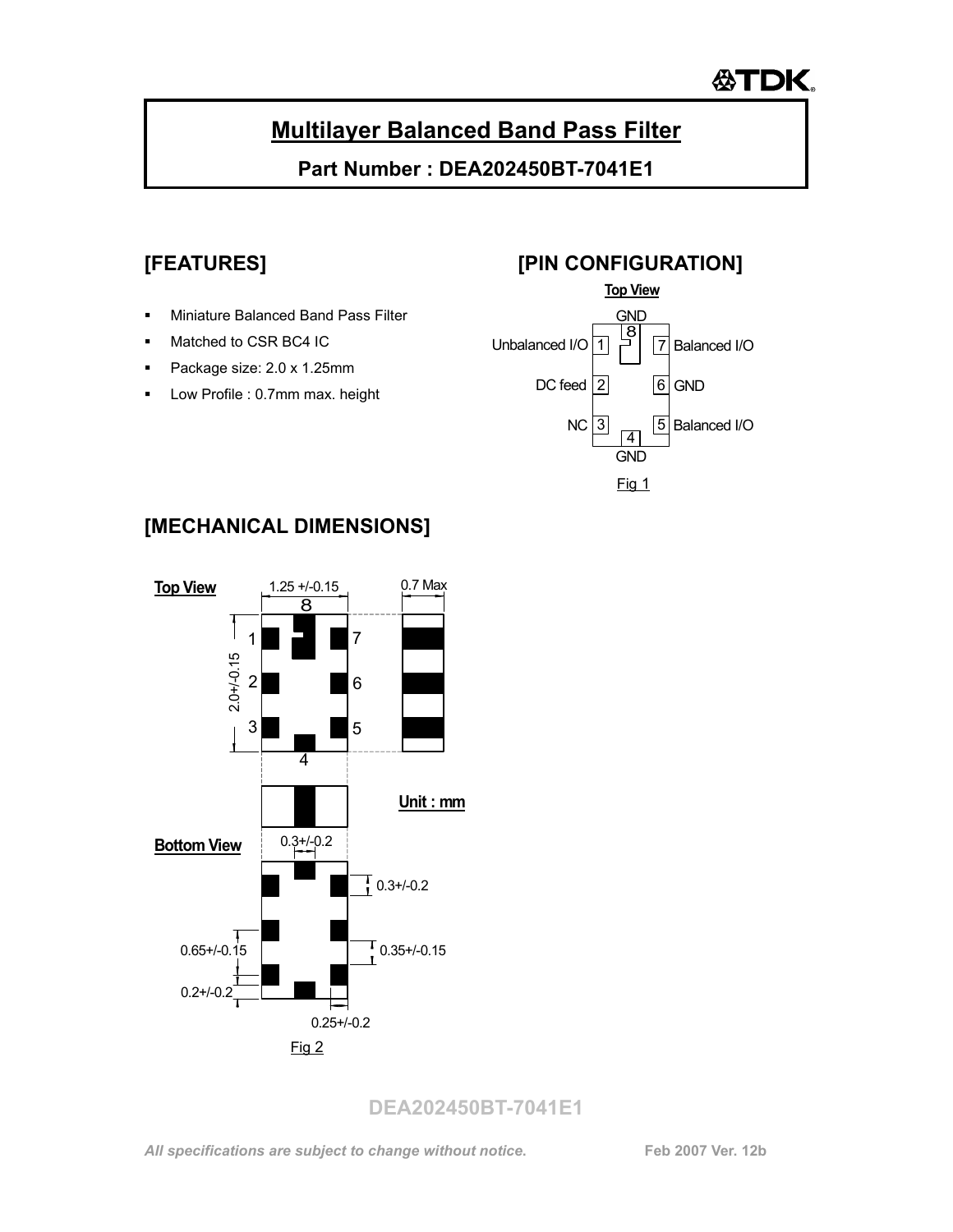## **[ELECTRICAL PERFORMANCE]**

#### *Temperature +25OC unless otherwise specified*

| <b>Parameter</b>                                                           | Freq. (MHz)   | <b>TDK Specification</b>                 | Unit |
|----------------------------------------------------------------------------|---------------|------------------------------------------|------|
| <b>Insertion Loss</b>                                                      | $2402 - 2480$ | $5.0$ max.                               | dВ   |
| Single ended port characteristic impedance                                 |               | Matched to CSR BC4 IC<br>Reference board | ohm  |
| Balanced ports impedance, nominal value                                    |               | Matched to CSR BC4 IC<br>Reference board | ohm  |
| Return Loss: Unbalanced port                                               | $2402 - 2480$ | $10 \text{ min}$                         | dВ   |
| Return Loss: Balanced port (with respect to<br>nominal balanced impedance) |               | $10 \text{ min}$                         | dВ   |
| Attenuation                                                                | $880 - 960$   | 35 min                                   | dВ   |
|                                                                            | 1710 - 1880   | $25 \text{ min}$                         | dВ   |
|                                                                            | 1880 - 1990   | $25 \text{ min}$                         | dВ   |
|                                                                            | $2110 - 2170$ | $20 \text{ min}$                         | dВ   |
|                                                                            | $4804 - 4960$ | $30 \text{ min}$                         | dВ   |
| Phase Difference at Balanced Port                                          | $2402 - 2480$ | $180 \pm 15.0$                           | Deg. |
| Amplitude Imbalance at Balanced Port                                       | $2402 - 2480$ | $0 \pm 2.0$                              | dВ   |

**Storage Temperature : -40<sup>o</sup>C to +85<sup>o</sup>C**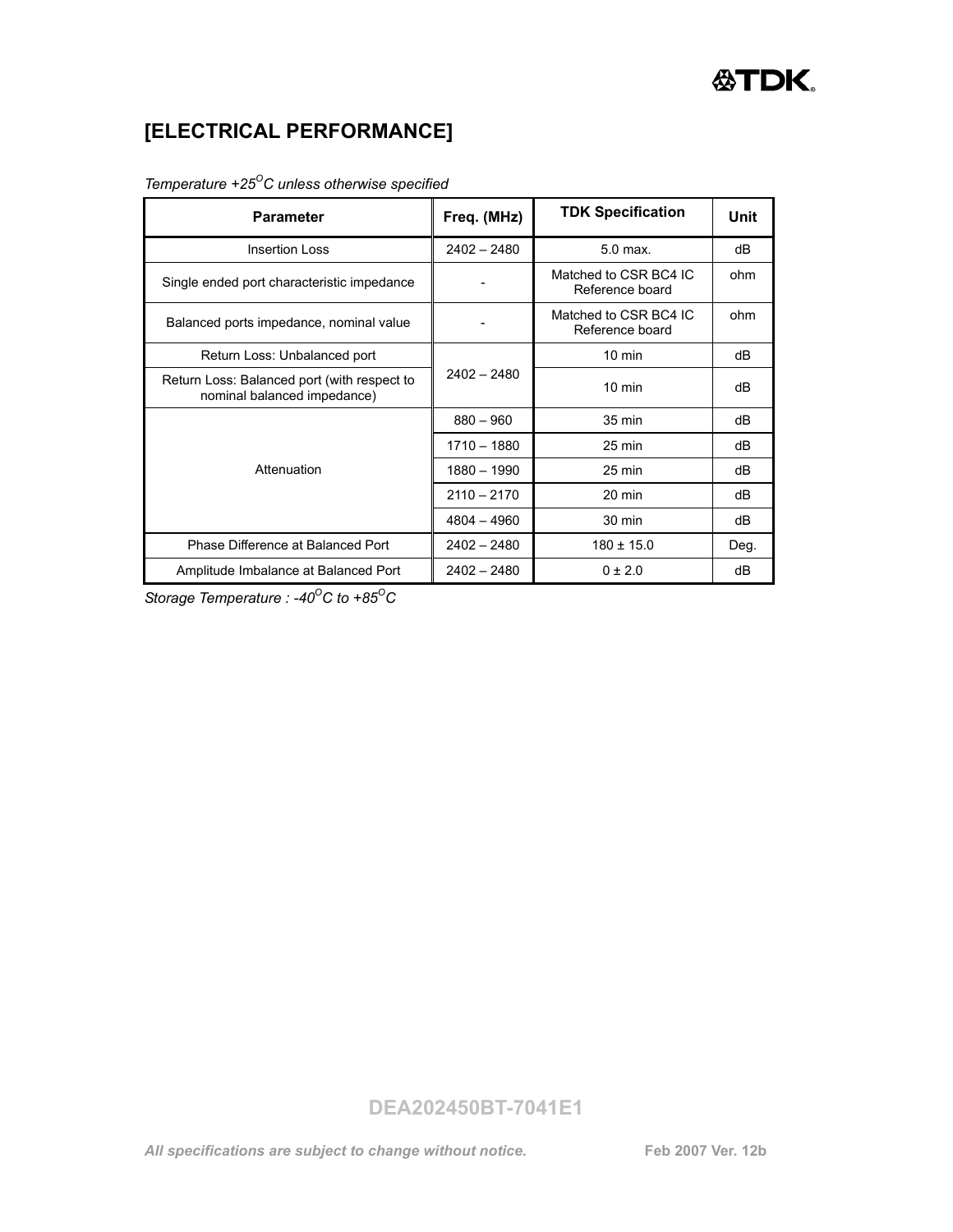#### **[LAND PATTERN (***TDK Recommended***)]**



**Note1**: Pin 2 of the filter provides a DC feed connection to the balanced ports. In the event that this function is used, Pin 2 should be connected to ground using a 15pF de-coupling capacitor. **Note2**: In the event that the pin 2 function is not used, the pin should be left unconnected.



## **[PCB TOP METAL LAYER]**

#### Fig 4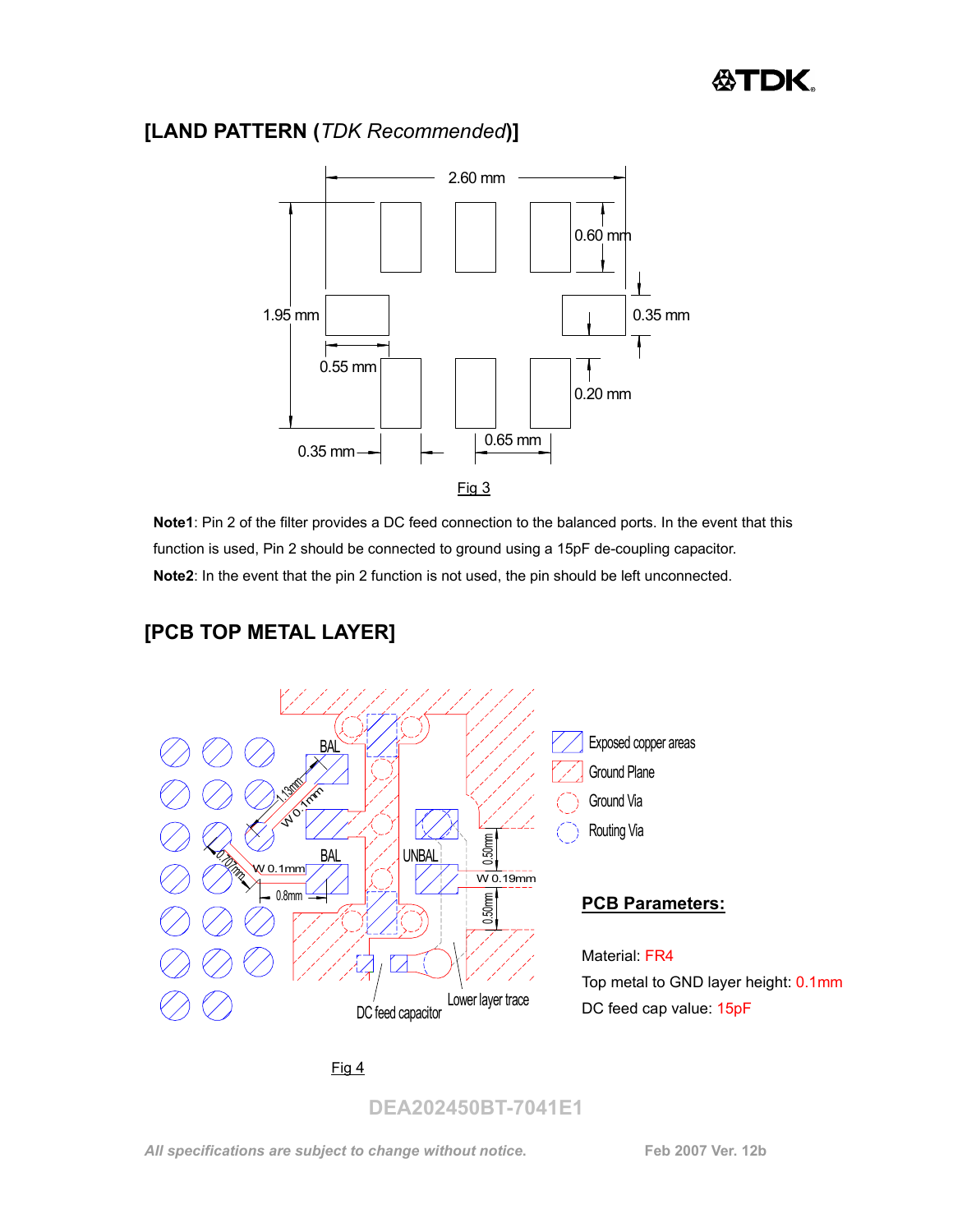# **公TDK**

#### **[TAPE & REEL INFORMATION]**



**Carrier Tape** 

Fig 5

#### **Reel Dimensions**



Standard package quantities: 2000pcs/reel

#### Fig 6